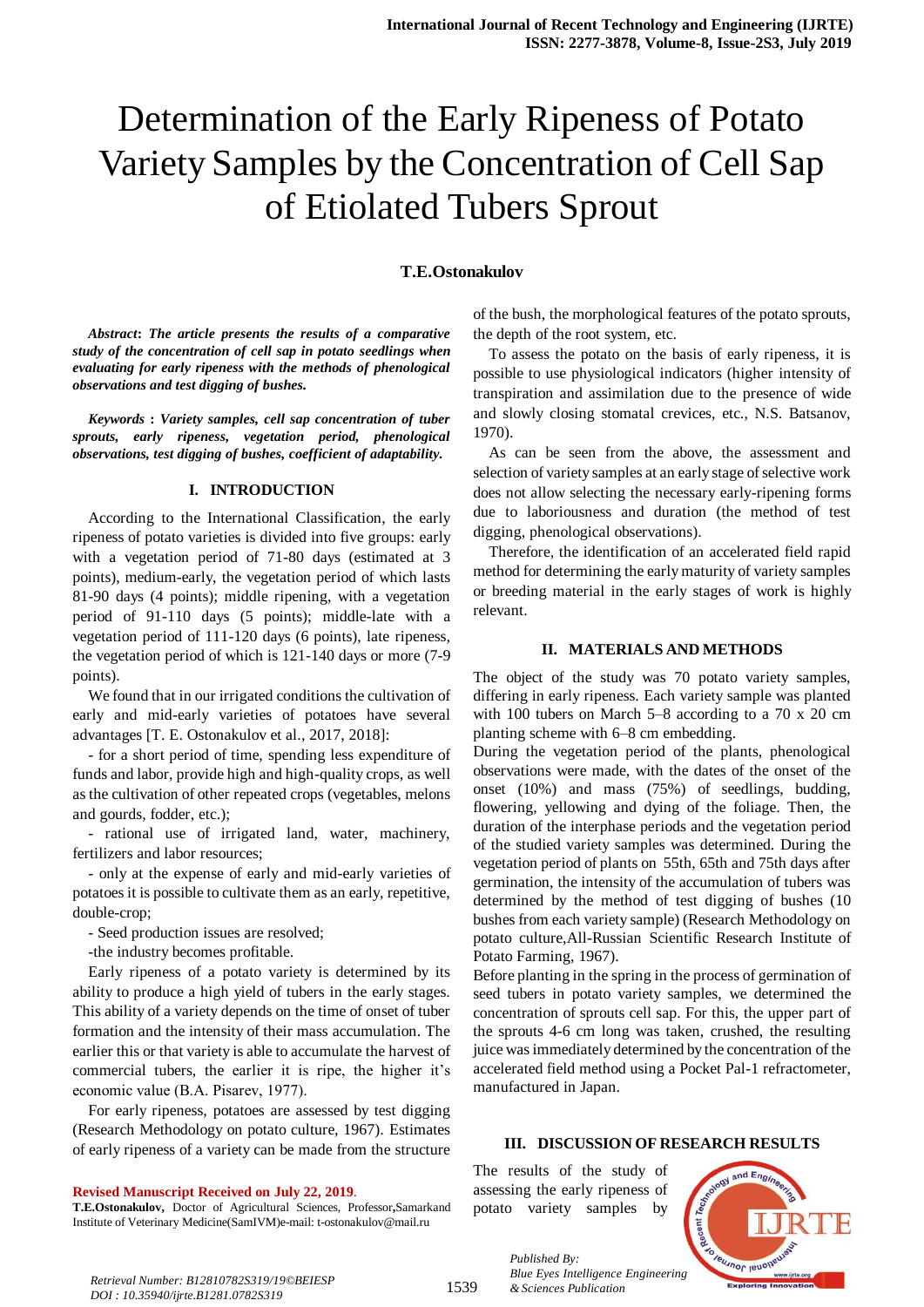## **Determination of the Early Ripeness of Potato Variety Samples by the Concentration of Cell Sap of Etiolated Tubers Sprout**

phenological observations, test digging of bushes (yield accumulation intensity), as well as the concentration of cell sap of etiolated sprouts are shown in Table 1.

> **Evaluation of precocity varieties of potatoes (2014-2018)**

|                                | $(2014 - 2010)$                |                  |                                  |              |                  |                      |                        |  |  |  |  |  |  |
|--------------------------------|--------------------------------|------------------|----------------------------------|--------------|------------------|----------------------|------------------------|--|--|--|--|--|--|
| $N_2$                          | Name and origin of             | Vegetationperiod | <b>Intensity of tuberization</b> |              |                  | <b>Concentration</b> | Adaptabilitycoefficien |  |  |  |  |  |  |
|                                | variety samples                | , indays         | (yield from 1 bush in            |              |                  | of cell sap of       | t                      |  |  |  |  |  |  |
|                                |                                |                  | grams), days after               |              |                  | sprouts,%            |                        |  |  |  |  |  |  |
|                                |                                |                  | germination                      |              |                  |                      |                        |  |  |  |  |  |  |
|                                |                                |                  | $55^{\text{th}}$                 | $65th$ da    | $75^{\text{th}}$ |                      |                        |  |  |  |  |  |  |
|                                |                                |                  | day                              | $\mathbf{v}$ | day              |                      |                        |  |  |  |  |  |  |
| Earlyvarieties $(6,1-7,0\%)$ : |                                |                  |                                  |              |                  |                      |                        |  |  |  |  |  |  |
| 1                              | Kuvonch-16/56 м (st.)          | 72               | 362                              | 425          | 471              | 6,6                  | 0,86                   |  |  |  |  |  |  |
| $\overline{2}$                 | Likariya (DE)                  | 73               | 333                              | 398          | 436              | 6,9                  | 0,90                   |  |  |  |  |  |  |
| 3                              | Latona(NL)                     | 74               | 355                              | 411          | 463              | 6,7                  | 0,87                   |  |  |  |  |  |  |
| $\overline{4}$                 | Karatop (DE)                   | 72               | 380                              | 437          | 482              | 6,8                  | 0,88                   |  |  |  |  |  |  |
| 5                              | Binella (DE)                   | 73               | 371                              | 416          | 475              | 6,8                  | 0,88                   |  |  |  |  |  |  |
| 6                              | Burren(NL)                     | 78               | 368                              | 408          | 470              | 7,0                  | 0,91                   |  |  |  |  |  |  |
| 7                              | Red. Skarlet (NL)              | 74               | 354                              | 403          | 441              | 6,9                  | 0,90                   |  |  |  |  |  |  |
| 8                              | Timo (FI)                      | 74               | 305                              | 346          | 378              | 6,7                  | 0,87                   |  |  |  |  |  |  |
| 9                              | Spunta(NL)                     | 75               | 376                              | 431          | 484              | 6,3                  | 0,82                   |  |  |  |  |  |  |
| 10                             | Surhon-1 (UZ)                  | 71               | 305                              | 371          | 416              | 6,7                  | 0,87                   |  |  |  |  |  |  |
| 11                             | Dolphin (BY)                   | 76               | 394                              | 470          | 498              | 6,8                  | 0,88                   |  |  |  |  |  |  |
| 12                             | Snegir (RU)                    | 73               | 345                              | 414          | 462              | 6,6                  | 0,86                   |  |  |  |  |  |  |
| 13                             | Antonina (RU)                  | 75               | 327                              | 405          | 448              | 6,8                  | 0,88                   |  |  |  |  |  |  |
| 14                             | Udacha (RU)                    | 70               | 302                              | 355          | 392              | 6,6                  | 0,86                   |  |  |  |  |  |  |
| 15                             | Rezerv (RU)                    | 72               | 277                              | 348          | 379              | 6,5                  | 0,84                   |  |  |  |  |  |  |
|                                | Mid-earlyvarieties (7,1-8,5%): |                  |                                  |              |                  |                      |                        |  |  |  |  |  |  |
| 16                             | Sante (NL) (st.)               | 82               | 387                              | 476          | 552              | 7,8                  | 1,01                   |  |  |  |  |  |  |
| 17                             | Aladin (NL)                    | 84               | 395                              | 488          | 587              | 7,8                  | 1,01                   |  |  |  |  |  |  |
| 18                             | Romano (NL)                    | 86               | 352                              | 440          | 519              | 8,1                  | 1,05                   |  |  |  |  |  |  |
| 19                             | Kondor (NL)                    | 85               | 407                              | 496          | 592              | 7,8                  | 1,01                   |  |  |  |  |  |  |
| 20                             | Memphis (NL)                   | 84               | 375                              | 462          | 543              | 7,3                  | 0,95                   |  |  |  |  |  |  |
| 21                             | Almera (NL)                    | 83               | 342                              | 425          | 488              | 7,7                  | 1,00                   |  |  |  |  |  |  |
| 22                             | Armada (NL)                    | 85               | 391                              | 487          | 571              | 7,8                  | 1,01                   |  |  |  |  |  |  |
| 23                             | Alvara (NL)                    | 84               | 393                              | 490          | 580              | 7,7                  | 1,00                   |  |  |  |  |  |  |
| 24                             | Arkula (NL)                    | 83               | 356                              | 440          | 517              | 7,8                  | 1,01                   |  |  |  |  |  |  |
| 25                             | Sylvana (NL)                   | 85               | 365                              | 470          | 536              | 7,1                  | 0,92                   |  |  |  |  |  |  |
| 26                             | Bakhro-30 (UZ)                 | 84               | 401                              | 495          | 572              | 7,5                  | 0,97                   |  |  |  |  |  |  |
| 27                             | Yaroqli-2010 (UZ)              | 85               | 417                              | 510          | 595              | 7,4                  | 0,96                   |  |  |  |  |  |  |
| 28                             | Bardochli-3 (UZ)               | 84               | 382                              | 476          | 563              | 7,7                  | 1,00                   |  |  |  |  |  |  |
| 29                             | Ambition (NL)                  | 87               | 351                              | 439          | 514              | 8,1                  | 1,05                   |  |  |  |  |  |  |
| 30                             | Arizona (NL)                   | 86               | 415                              | 510          | 602              | 8,4                  | 1,09                   |  |  |  |  |  |  |
| 31                             | Kuroda (NL)                    | 84               | 340                              | 412          | 465              | 7,3                  | 0,95                   |  |  |  |  |  |  |
| 32                             | Arsenal (NL)                   | 87               | 319                              | 403          | 490              | 8,0                  | 1,04                   |  |  |  |  |  |  |
| 33                             | Belorossa (DE)                 | 85               | 335                              | 461          | 519              | 7,8                  | 1,01                   |  |  |  |  |  |  |
| 34                             | Volare (NL)                    | 86               | 404                              | 502          | 587              | 7,1                  | 0,92                   |  |  |  |  |  |  |
| 35                             | Mondial (NL)                   | 85               | 381                              | 476          | 550              | 7,6                  | 0,99                   |  |  |  |  |  |  |
| 36                             | Picasso (NL)                   | 87               | 394                              | 490          | 549              | 8,4                  | 1,09                   |  |  |  |  |  |  |
| 37                             | Rozara (DE)                    | 86               | 397                              | 501          | 576              | 8,0                  | 1,04                   |  |  |  |  |  |  |
| 38                             | Saviola (NL)                   | 85               | 393                              | 480          | 577              | 7,4                  | 0,96                   |  |  |  |  |  |  |
| 39                             | Fabula (NL)                    | 87               | 335                              | 479          | 542              | 8,2                  | 1,06                   |  |  |  |  |  |  |



*Published By:*

*& Sciences Publication*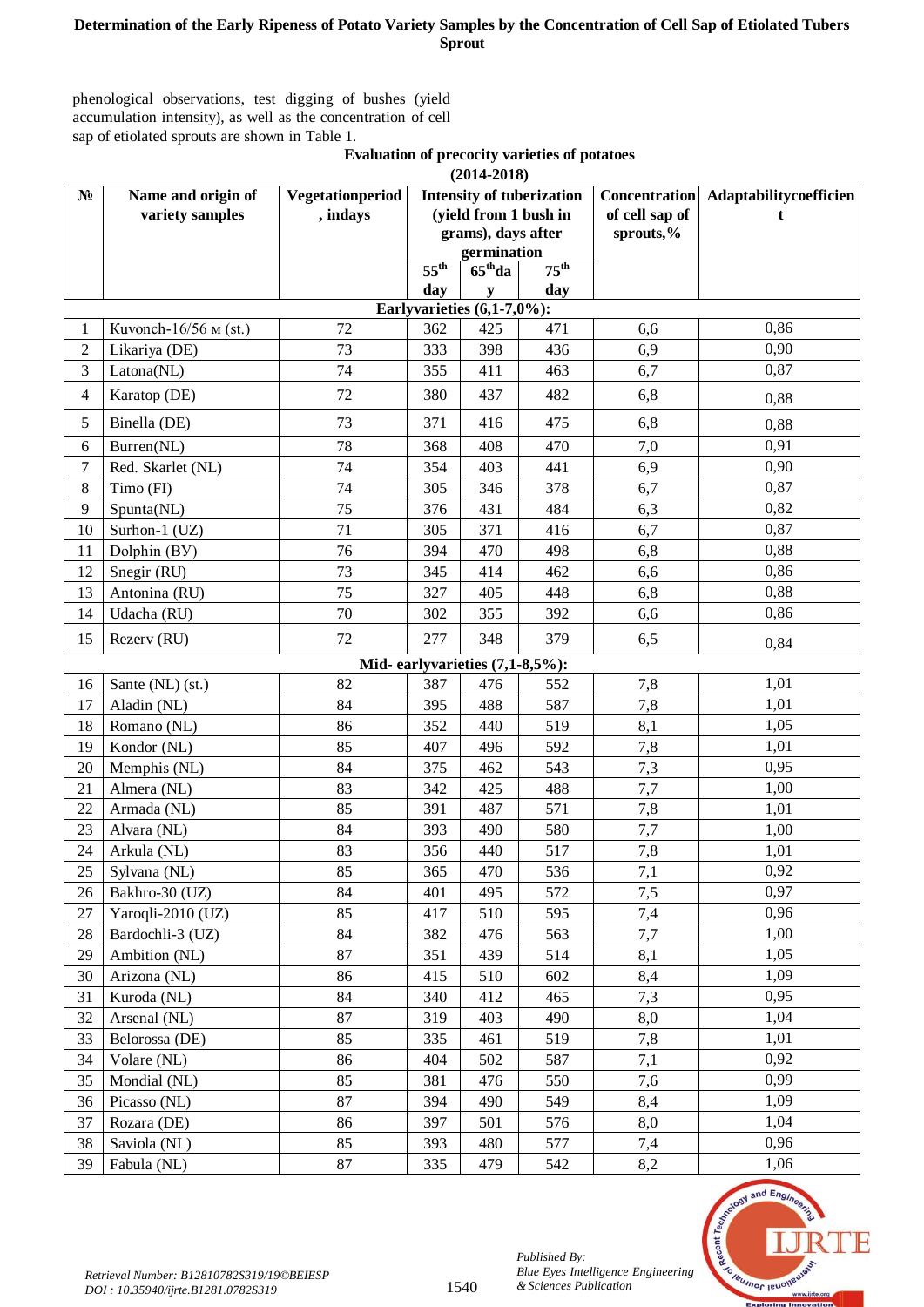#### **International Journal of Recent Technology and Engineering (IJRTE) ISSN: 2277-3878, Volume-8, Issue-2S3, July 2019**

| 40                                 | Floris (NL)                                                       | 84  | 319 | 444 | 527 | 7,9  | 1,03 |  |  |
|------------------------------------|-------------------------------------------------------------------|-----|-----|-----|-----|------|------|--|--|
| 41                                 | Fontane (NL)                                                      | 85  | 340 | 452 | 528 | 7,6  | 0,99 |  |  |
| 42                                 | Chempion (NL)                                                     | 86  | 351 | 470 | 545 | 7,9  | 1,03 |  |  |
| 43                                 | Evolution (NL)                                                    | 87  | 408 | 503 | 587 | 7,8  | 1,01 |  |  |
| 44                                 | Excellent (NL)                                                    | 84  | 316 | 424 | 508 | 7,7  | 1,00 |  |  |
| 45                                 | Esmee (NL)                                                        | 83  | 325 | 446 | 535 | 7,6  | 0,99 |  |  |
| 46                                 | Roko (NL)                                                         | 82  | 346 | 472 | 568 | 7,8  | 1,01 |  |  |
| 47                                 | Arnova (NL)                                                       | 86  | 358 | 495 | 583 | 7,7  | 1,00 |  |  |
| 48                                 | Panamera (NL)                                                     | 85  | 327 | 468 | 534 | 7,5  | 0,97 |  |  |
| 49                                 | Amerikanski (USA)                                                 | 83  | 316 | 453 | 527 | 7,8  | 1,01 |  |  |
| 50                                 | Pakistanski (PK)                                                  | 85  | 311 | 440 | 512 | 7,6  | 0,99 |  |  |
| 51                                 | Neizvestno                                                        | 82  | 324 | 465 | 543 | 7,5  | 0,97 |  |  |
| 52                                 | Sam-18 $(UZ)$                                                     | 84  | 345 | 501 | 570 | 7,5  | 0,97 |  |  |
| 53                                 | Patricia (FR)                                                     | 87  | 313 | 475 | 542 | 8,0  | 1,04 |  |  |
| 54                                 | Lucinda (NL)                                                      | 85  | 298 | 441 | 519 | 7,4  | 0,96 |  |  |
| 55                                 | Zafira (NL)                                                       | 86  | 392 | 456 | 545 | 7,8  | 1,01 |  |  |
| 56                                 | Lizetta (NL)                                                      | 84  | 396 | 463 | 572 | 7,8  | 1,01 |  |  |
| 57                                 | Lena (PL)                                                         | 87  | 401 | 475 | 568 | 7,9  | 1,03 |  |  |
| 58                                 | Arkhideya (BY)                                                    | 85  | 409 | 492 | 573 | 7,5  | 0,97 |  |  |
| Mid-ripeningvarieties (8,6-10,0%): |                                                                   |     |     |     |     |      |      |  |  |
| 59                                 | Hamkor-11/50 (st.)                                                | 91  | 371 | 465 | 543 | 10,0 | 1,30 |  |  |
| 60                                 | Arinda (NL)                                                       | 94  | 347 | 451 | 528 | 8,7  | 1,13 |  |  |
| 61                                 | Lastochka (RU)                                                    | 93  | 331 | 442 | 516 | 8,6  | 1,12 |  |  |
| 62                                 | Talisman (BY)                                                     | 93  | 302 | 409 | 475 | 9,0  | 1,17 |  |  |
| 63                                 | Altair (BY)                                                       | 89  | 386 | 478 | 561 | 8,7  | 1,13 |  |  |
| 64                                 | Nakra (RU)                                                        | 93  | 355 | 460 | 534 | 8,6  | 1,12 |  |  |
| 65                                 | Aspia (RU)                                                        | 94  | 319 | 435 | 493 | 9,4  | 1,22 |  |  |
| 66                                 | Darga (PL)                                                        | 90  | 311 | 423 | 482 | 9,2  | 1,19 |  |  |
| 67                                 | Sinora (NL)                                                       | 91  | 295 | 378 | 426 | 8,7  | 1,13 |  |  |
| 68                                 | Sagitta (NL)                                                      | 92  | 303 | 387 | 435 | 8,9  | 1,16 |  |  |
| 69                                 | Artemis (NL)                                                      | 92  | 312 | 397 | 446 | 9,4  | 1,22 |  |  |
| 70                                 | Sineglazka(RU)                                                    | 94  | 374 | 469 | 552 | 8,6  | 1,12 |  |  |
|                                    | The average concentration of cell sap according to the varieties: | 7,7 |     |     |     |      |      |  |  |

The results of the research showed that in the potato varieties studied, the length of the vegetation period varied from 70 (Udacha) to 94 days (Arinda, Aspia, Sineglazka). Otherwise, it can be noted that among the 70 samples studied, 15 samples belong to the early groups, 43 belong to the middle-early groups, and 12 samples belong to the middle-ripening groups.

In early variety samples, vegetation period was 70-78 days, the yield of tubers from 1 bush on 55th day after germination - 277-394 g, on 65th day after germination - 346-470 g, and on 75th day after germination - 378 498 g. The concentration of sprout cell sap was 6.1–7.0%. The intensive rate of accumulation of tuber harvest was observed in the samples of Dolphin (394 g), Karatop (380 g), Spunta (376 g), Binella (371 g), Burren (368 g), Kuvonch-16 / 56m  $(362 \text{ g})$ , Latona $(355 \text{ g})$ , Red Skarlet  $(354g)$ . At the same time, the vegetative period for these samples was 72-78 days, and the concentration of sprouts cell sap was 6.3–7.0%.

In medium-early variety samples, the vegetation period was 82-87 days, the harvest of tubers from 1 bush on the 55th day after germination was 298-417 g, on the 65th

day after germination - 403-510 g, on the 75th day the harvest of tubers from 1 bush was 488-602 g, and the concentration of cell sap sprouts was in the range of 7.1-8.5%. The intensive pace of crop formation of tubers from 1 bush (more than 400 grams) was obtained from the variety samples Kondor, Bakhro-30, Yarogli-2010, Arizona, Volare, Evolution, Lena and Arkhideya. In these varieties, the vegetation period is noted in 84–87 days, and the concentration of the cell sap of the seedlings is 7.1–8.4%.

In mid-season potato varieties, the growing season was 89-94 days, on the 55th day after germination the harvest of tubers from 1 bush was 295-386 g, on the 65th day after germination - 378-478 g, and on the 75th day after germination - 426-565 g. The concentration of cell sap changed 8.6-10.0%. Intensive formation of tuber harvest from 1 bush was observed in Altair (386 g), Sineglazka (374 g), Hamkor-1150 (371 g), Arinda (347 g) varieties. At the same time, in these varieties, the vegetation period was noted

in 89-94 days, and the cell sap concentration of sprouts was 8.6-10.0%.



1541

*Published By: Blue Eyes Intelligence Engineering*